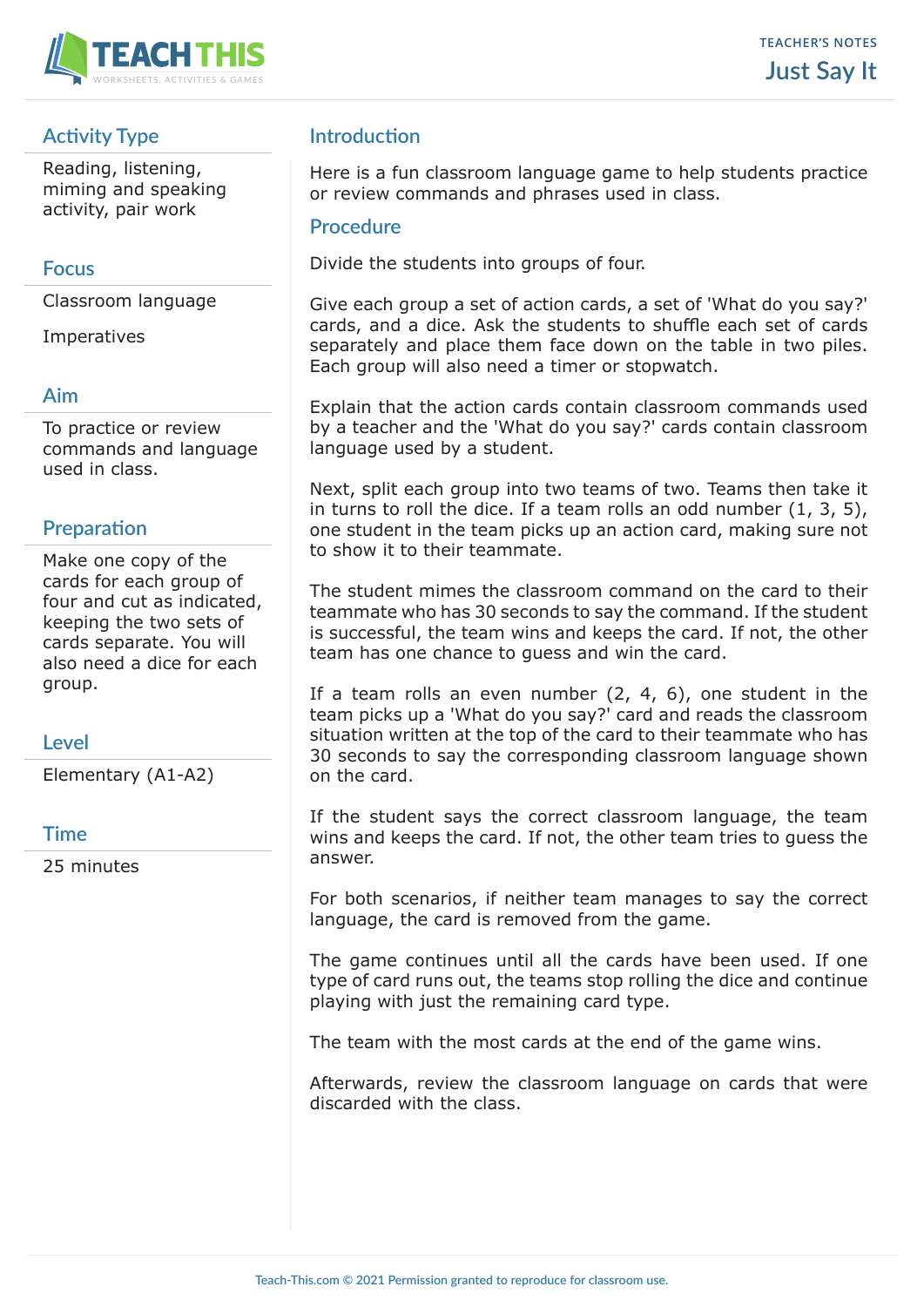

#### **Action cards**

| Put your hand up.        | Write this down.                |
|--------------------------|---------------------------------|
| Open your book.          | Turn to page                    |
| Put away your books.     | Stand up.                       |
| Look at the board.       | Sit down.                       |
| Pay attention.           | Come to the front of the class. |
| Turn off your phone.     | Stop writing.                   |
| Work with a partner.     | Close the door.                 |
| Listen to the recording. | Don't run.                      |
| Stop talking.            | Turn off the lights.            |
| Repeat after me.         | Listen to me.                   |
| Close your book.         | Work in groups.                 |
| Put your hand down.      | Come in.                        |